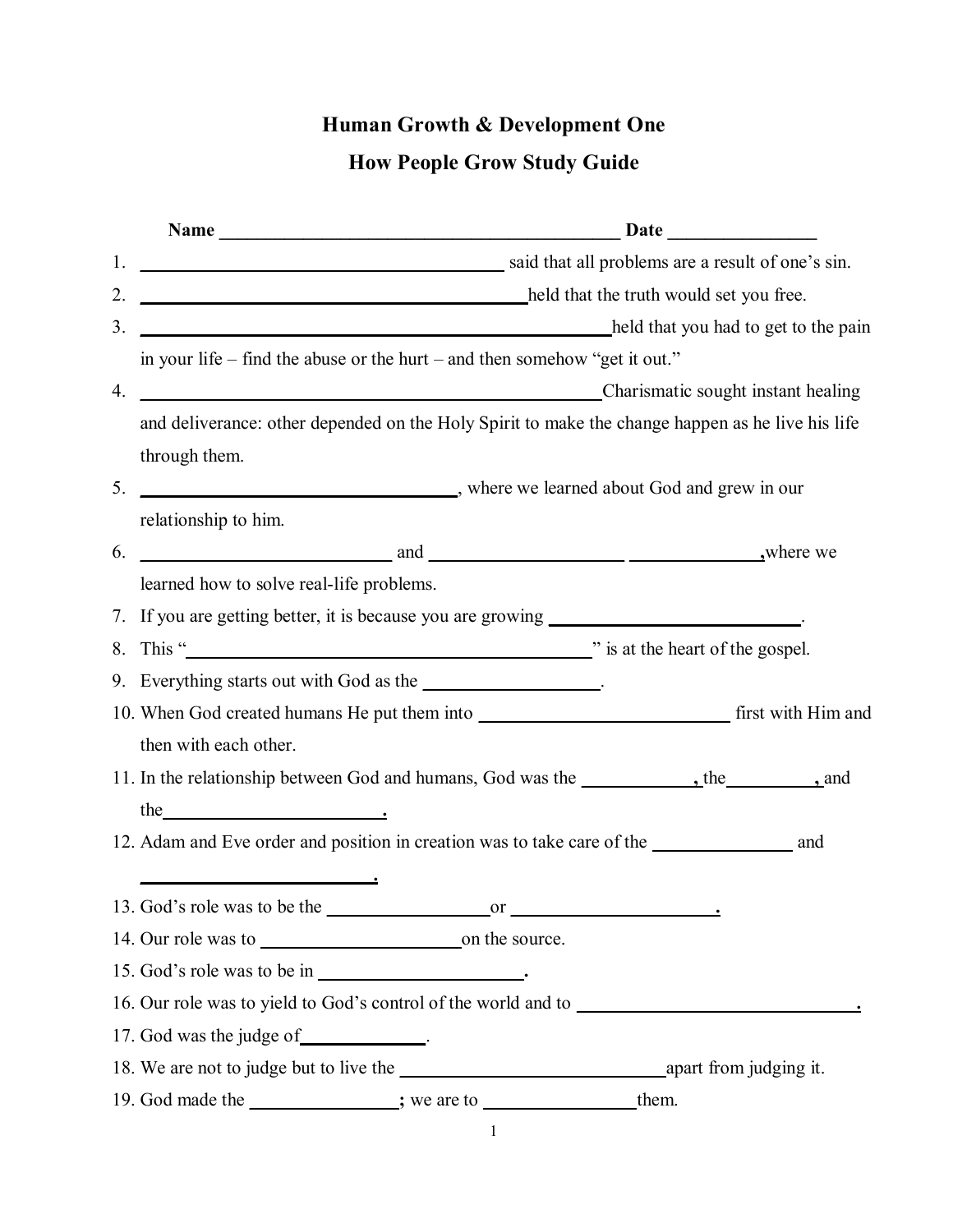| 20. The Tempter came along and got them to undo the entire                                                                                                                                                                           |  |                                               |  |
|--------------------------------------------------------------------------------------------------------------------------------------------------------------------------------------------------------------------------------------|--|-----------------------------------------------|--|
| by rebelling against what God had said.                                                                                                                                                                                              |  |                                               |  |
| 21. To sin means to " $\blacksquare$ "                                                                                                                                                                                               |  |                                               |  |
|                                                                                                                                                                                                                                      |  |                                               |  |
|                                                                                                                                                                                                                                      |  |                                               |  |
| returning of everything to its rightful, righteous place before God.                                                                                                                                                                 |  |                                               |  |
|                                                                                                                                                                                                                                      |  |                                               |  |
|                                                                                                                                                                                                                                      |  |                                               |  |
| with God and with each other.                                                                                                                                                                                                        |  |                                               |  |
| 26. Redemption is also subsequently also to God as Lord.                                                                                                                                                                             |  |                                               |  |
|                                                                                                                                                                                                                                      |  |                                               |  |
| against his rulership in my life.                                                                                                                                                                                                    |  |                                               |  |
| 28. Healing occurs when we serve that the same state of the way God created it.                                                                                                                                                      |  |                                               |  |
| 29. Friendship with other is a key ingredient of the <b>contract of the contract of the contract of the contract of the contract of the contract of the contract of the contract of the contract of the contract of the contract</b> |  |                                               |  |
| 30. As is often the case with leaders, talent and ability can be confused with __________________.                                                                                                                                   |  |                                               |  |
|                                                                                                                                                                                                                                      |  |                                               |  |
|                                                                                                                                                                                                                                      |  |                                               |  |
|                                                                                                                                                                                                                                      |  |                                               |  |
|                                                                                                                                                                                                                                      |  |                                               |  |
| and $\qquad \qquad$                                                                                                                                                                                                                  |  |                                               |  |
| 35. A key component of growth is ________________________.                                                                                                                                                                           |  |                                               |  |
| 36. There is a process that takes us from the "foundation" to "                                                                                                                                                                      |  |                                               |  |
|                                                                                                                                                                                                                                      |  |                                               |  |
| 38. Immanuel means " Contact Texas Contact Texas Contact Texas Contact Texas Contact Texas Contact Texas Contact Texas Contact Texas Contact Texas Contact Texas Contact Texas Contact Texas Contact Texas Contact Texas Conta       |  |                                               |  |
|                                                                                                                                                                                                                                      |  |                                               |  |
|                                                                                                                                                                                                                                      |  | <u> 1989 - Andrea Andrew Maria (h. 1989).</u> |  |
| 41. Understanding grace is essential to constructing a _________________ of _____________.                                                                                                                                           |  |                                               |  |
| 42. <b>All as an addict calls it is the realization that one has</b> as an addict calls it is the realization that one has                                                                                                           |  |                                               |  |

come to the end of himself. Some have called it "ego death."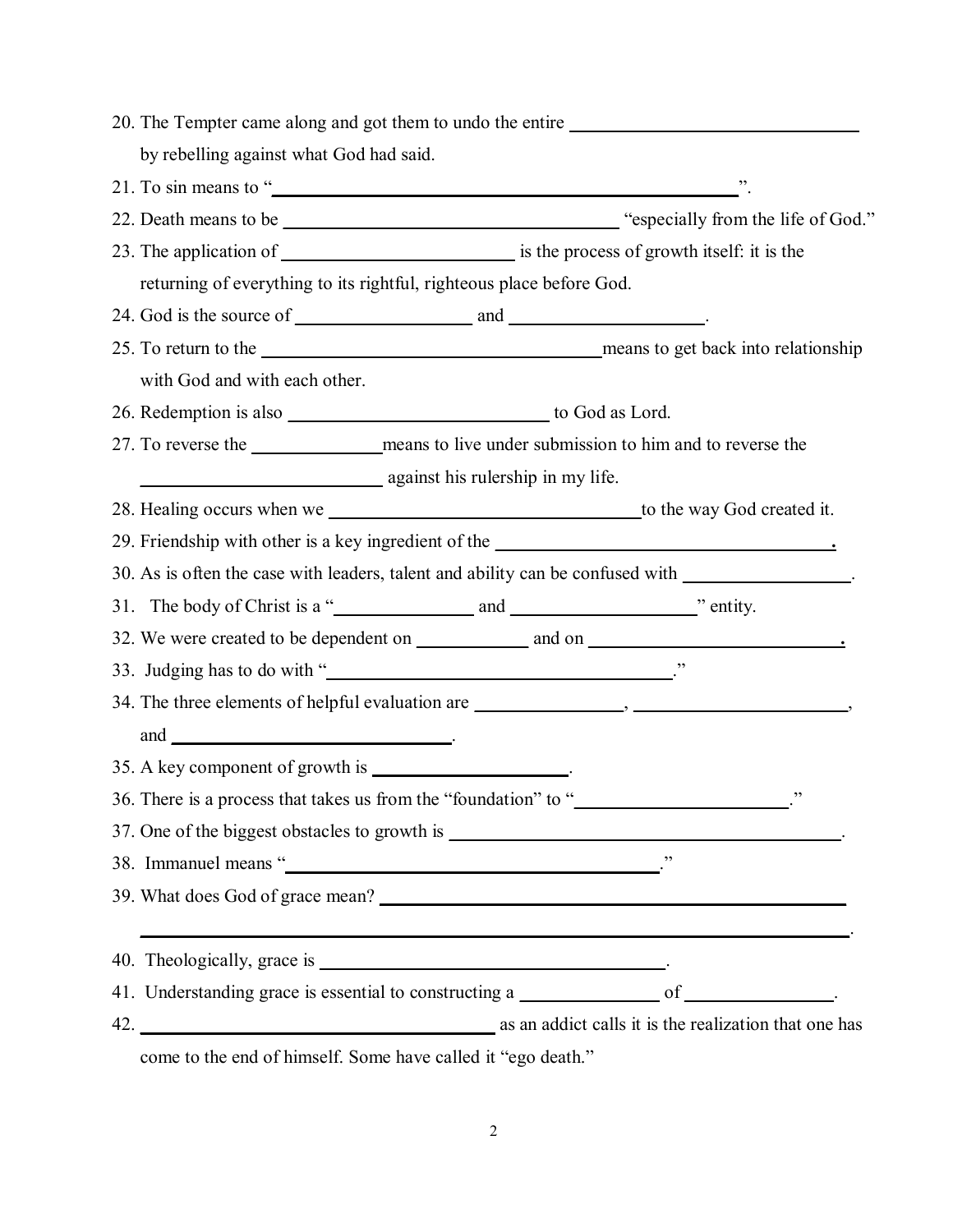|  | inability to change and to see his need for help.                                                                                                                                                                                                                                                |  |
|--|--------------------------------------------------------------------------------------------------------------------------------------------------------------------------------------------------------------------------------------------------------------------------------------------------|--|
|  | 44. Sometimes people cannot (or do not) hear the same of confrontation, and they remain                                                                                                                                                                                                          |  |
|  |                                                                                                                                                                                                                                                                                                  |  |
|  |                                                                                                                                                                                                                                                                                                  |  |
|  | 46. His (God's) principles are a "                                                                                                                                                                                                                                                               |  |
|  | 47. List of what people need for spiritual growth: _________; _____________________;                                                                                                                                                                                                             |  |
|  | $\frac{1}{2}$ to $\frac{1}{2}$ is $\frac{1}{2}$ is $\frac{1}{2}$ is $\frac{1}{2}$ is $\frac{1}{2}$ is $\frac{1}{2}$ is $\frac{1}{2}$ is $\frac{1}{2}$ is $\frac{1}{2}$ is $\frac{1}{2}$ is $\frac{1}{2}$ is $\frac{1}{2}$ is $\frac{1}{2}$ is $\frac{1}{2}$ is $\frac{1}{2}$ is $\frac{1}{2}$ is |  |
|  | 48. People need two sorts of relationships to grow: the __________________________.                                                                                                                                                                                                              |  |
|  |                                                                                                                                                                                                                                                                                                  |  |
|  | 50. One of the most important tasks of spiritual growth is to https://www.com/2010/2010/2010                                                                                                                                                                                                     |  |
|  | <u> 1989 - Jan Sarajević, politik i postala i postala i postala i postala i postala i postala i postala i postala</u>                                                                                                                                                                            |  |
|  |                                                                                                                                                                                                                                                                                                  |  |
|  |                                                                                                                                                                                                                                                                                                  |  |
|  |                                                                                                                                                                                                                                                                                                  |  |
|  | 54. What is the Law of Retaliation according to Exodus 21:24?                                                                                                                                                                                                                                    |  |
|  |                                                                                                                                                                                                                                                                                                  |  |
|  |                                                                                                                                                                                                                                                                                                  |  |
|  |                                                                                                                                                                                                                                                                                                  |  |
|  | 56. Evil exists in the form of a                                                                                                                                                                                                                                                                 |  |
|  |                                                                                                                                                                                                                                                                                                  |  |
|  | the Devil's work.                                                                                                                                                                                                                                                                                |  |
|  |                                                                                                                                                                                                                                                                                                  |  |
|  | "knows" our suffering at much more than an _______________________ level, at a very personal one.                                                                                                                                                                                                |  |
|  | 59. The Spirit begins the subset of subset of subset of services by wooing us to Jesus,                                                                                                                                                                                                          |  |
|  | and he is working to finish the task.                                                                                                                                                                                                                                                            |  |
|  |                                                                                                                                                                                                                                                                                                  |  |
|  | relationship with God.                                                                                                                                                                                                                                                                           |  |
|  | 61. Growth must begin in a                                                                                                                                                                                                                                                                       |  |
|  | 62. The best way to think about the Holy Spirit and growth is to think about a moment-by-moment                                                                                                                                                                                                  |  |
|  |                                                                                                                                                                                                                                                                                                  |  |
|  |                                                                                                                                                                                                                                                                                                  |  |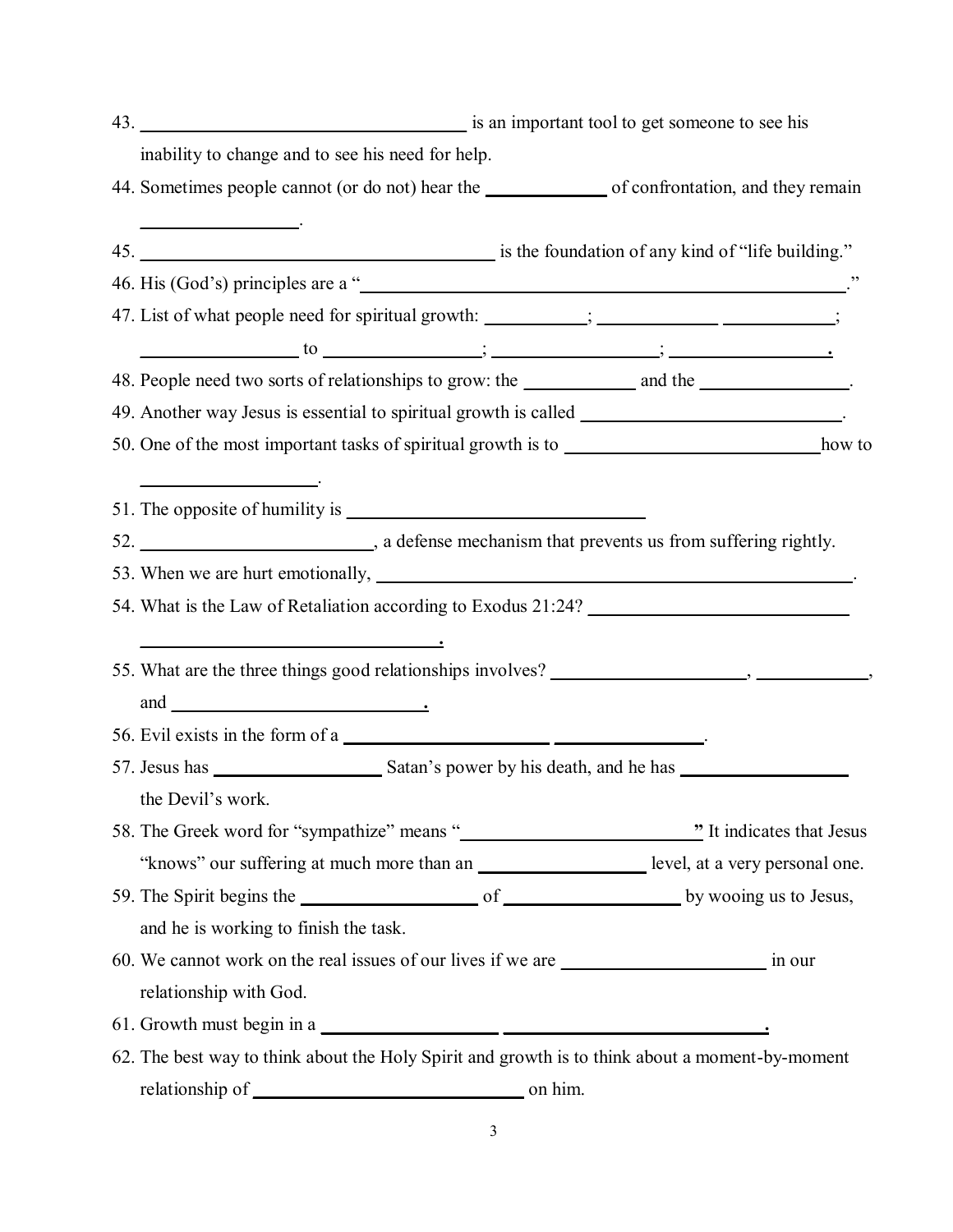| 64. The miracle of the Holy Spirit's invasion of our lives is that he is at work within us to                                                                                                                                              |  |
|--------------------------------------------------------------------------------------------------------------------------------------------------------------------------------------------------------------------------------------------|--|
| us and to use and to use and use and use and use, but there is still an "us."                                                                                                                                                              |  |
|                                                                                                                                                                                                                                            |  |
| strengths and abilities.                                                                                                                                                                                                                   |  |
|                                                                                                                                                                                                                                            |  |
|                                                                                                                                                                                                                                            |  |
| 67. The moment -by moment task is not only one of asking, but of being filled with his ____________                                                                                                                                        |  |
| and of to his control.                                                                                                                                                                                                                     |  |
| 68. One of the main ministries of the Holy Spirit is that                                                                                                                                                                                  |  |
| $\overline{\phantom{a}}$ . The contract of the contract of the contract of the contract of the contract of the contract of the contract of the contract of the contract of the contract of the contract of the contract of the contract of |  |
| 69. The spirit also knows the truth of our own lives and souls, and he                                                                                                                                                                     |  |
|                                                                                                                                                                                                                                            |  |
|                                                                                                                                                                                                                                            |  |
| 71. One of the most important things God does in the process of growth is to send us his second us his second us his second us his second us his second us his second us his second us his second us his second us his second              |  |
|                                                                                                                                                                                                                                            |  |
| 72. Sometimes the Spirit's calling is _______________________________.                                                                                                                                                                     |  |
|                                                                                                                                                                                                                                            |  |
| 74. Everyone's relationship with God is ___________________________.                                                                                                                                                                       |  |
| 75. Another way is that the Spirit will bring up an issue from the                                                                                                                                                                         |  |
| 76. The Spirit is ultimate ___________________.                                                                                                                                                                                            |  |
| 77. The Spirit-filled life is a progressive one of "                                                                                                                                                                                       |  |
|                                                                                                                                                                                                                                            |  |
|                                                                                                                                                                                                                                            |  |
| 79. Deliverance from demonic oppression sometimes needs to be done by a skilled person who has                                                                                                                                             |  |
|                                                                                                                                                                                                                                            |  |
| example and and and and and and a problems.                                                                                                                                                                                                |  |
| 80. To help people grow, you must understand the necessity of ___________________ for growth.                                                                                                                                              |  |
|                                                                                                                                                                                                                                            |  |
|                                                                                                                                                                                                                                            |  |

4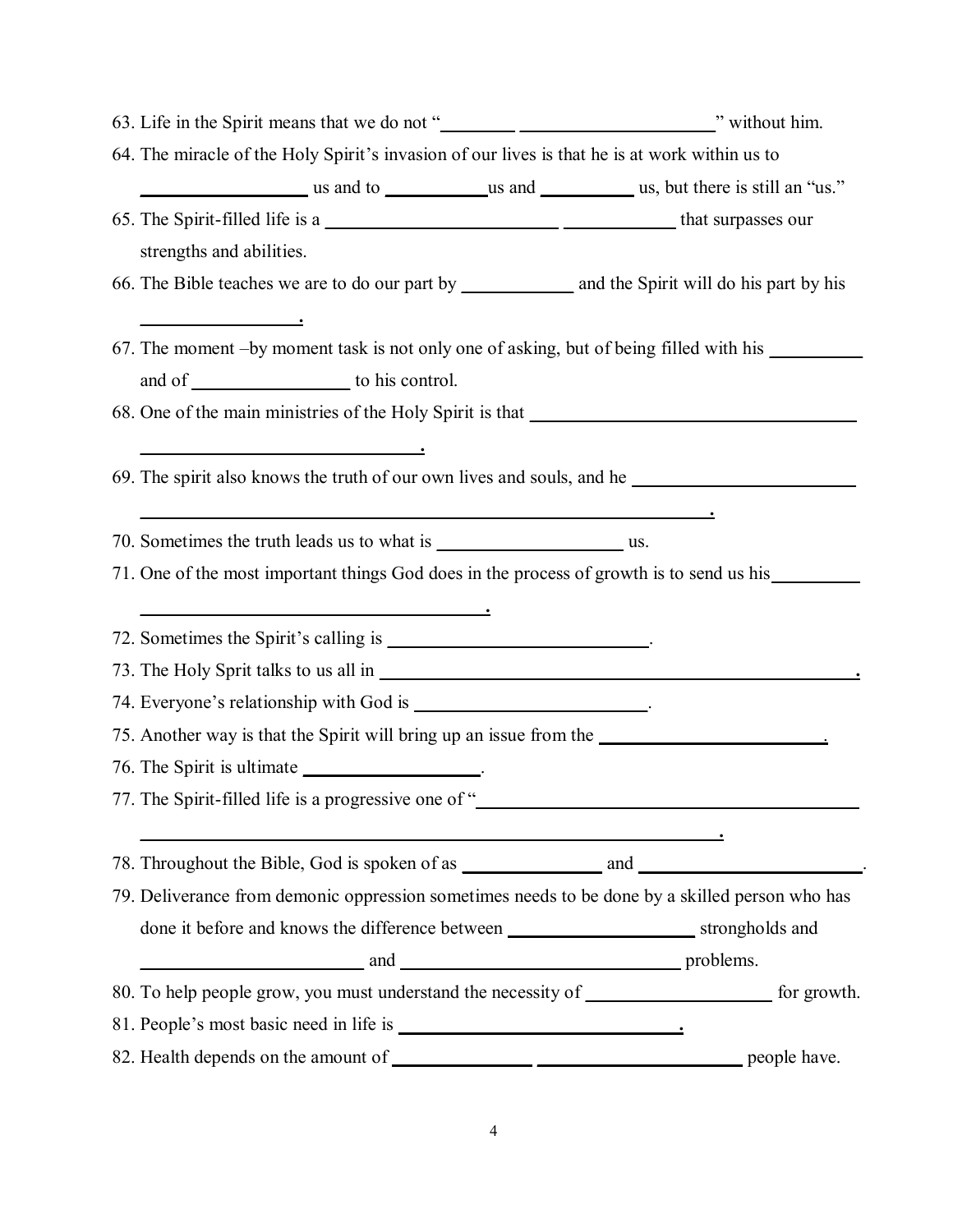|      |                                                                          | 83. At the emotional level, <u>entitled</u> is the sustaining factor for the psyche, the                                                                                                                                       |
|------|--------------------------------------------------------------------------|--------------------------------------------------------------------------------------------------------------------------------------------------------------------------------------------------------------------------------|
|      | heart, and the spirit.                                                   |                                                                                                                                                                                                                                |
|      |                                                                          |                                                                                                                                                                                                                                |
|      | 85. Accountability is not a<br><u>Lettical</u> for lack of self-control. |                                                                                                                                                                                                                                |
|      |                                                                          |                                                                                                                                                                                                                                |
|      |                                                                          |                                                                                                                                                                                                                                |
|      | more.                                                                    |                                                                                                                                                                                                                                |
|      |                                                                          | 88. Grace is something we can't give ourselves. It comes from outside of us, as                                                                                                                                                |
|      |                                                                          |                                                                                                                                                                                                                                |
|      |                                                                          |                                                                                                                                                                                                                                |
|      | new information.                                                         |                                                                                                                                                                                                                                |
|      |                                                                          | 90. So for growth to occur, it must include where hearts are open with                                                                                                                                                         |
|      | each other.                                                              |                                                                                                                                                                                                                                |
|      |                                                                          |                                                                                                                                                                                                                                |
|      |                                                                          | 92. The process of career growth usually entails _______________________________                                                                                                                                               |
|      |                                                                          | 93. One of the most important processes in life is ___________________.                                                                                                                                                        |
|      |                                                                          | 94. We get rid of the hurt and pain by grieving and then keep the                                                                                                                                                              |
|      | that come with it.                                                       |                                                                                                                                                                                                                                |
|      |                                                                          |                                                                                                                                                                                                                                |
|      |                                                                          | 96. The path is one of reconciling the                                                                                                                                                                                         |
|      | creation to the way it way supposed to be.                               |                                                                                                                                                                                                                                |
|      |                                                                          |                                                                                                                                                                                                                                |
|      |                                                                          | development of talents, and more are all to be present in the                                                                                                                                                                  |
|      |                                                                          | family to give babies what they need to grow up to maturity and completeness.                                                                                                                                                  |
|      |                                                                          | 98. Christ's acceptance of us is the subset of the set of the set of the set of the set of the set of the set of the set of the set of the set of the set of the set of the set of the set of the set of the set of the set of |
|      |                                                                          |                                                                                                                                                                                                                                |
| 100. |                                                                          | involves taking a risk with a negative part of ourselves, letting                                                                                                                                                              |
|      | someone else know about it.                                              |                                                                                                                                                                                                                                |
| 101. |                                                                          |                                                                                                                                                                                                                                |
| 102. | should precede truth.                                                    |                                                                                                                                                                                                                                |
| 103. |                                                                          |                                                                                                                                                                                                                                |

5